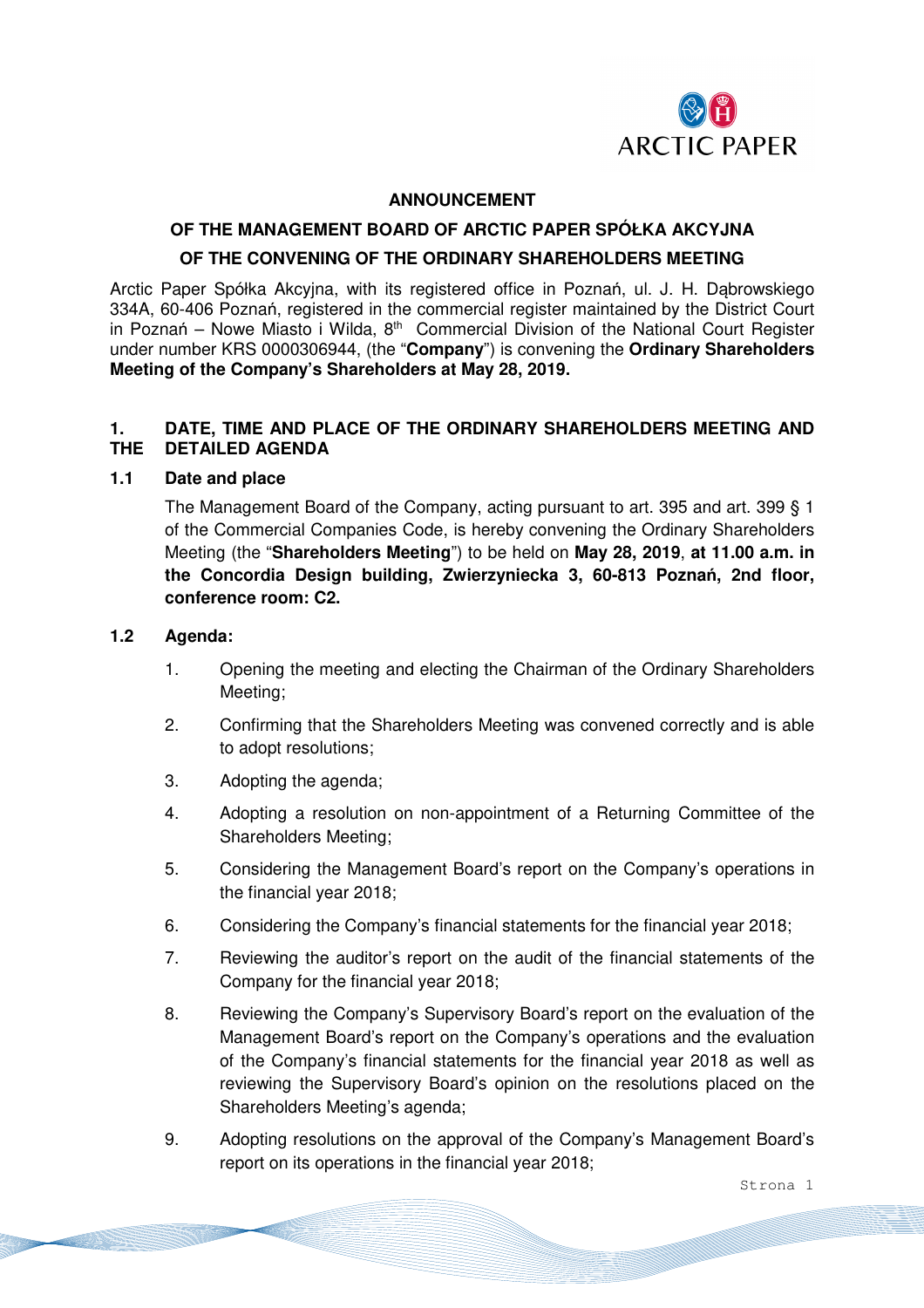

- 10. Adopting resolutions on the approval of the Company's financial statements for the financial year 2018;
- 11. Considering the report on operations of the Arctic Paper S.A. Capital Group and the financial statements of the Arctic Paper S.A. Capital Group for the financial year 2018;
- 12. Reviewing the auditor's report on the audit of financial statements of the Arctic Paper S.A. Capital Group for the financial year 2018;
- 13. Adopting resolutions on the approval of the financial statements of the Arctic Paper S.A. Capital Group for 2018 and on the approval of the report on operations of the Arctic Paper S.A. Capital Group for the financial year 2018;
- 14. Adopting a resolution on the distribution of the Company's net profit for the financial year 2018;
- 15. Adopting a resolution on change of the Company's Register Office;
- 16. Adopting a resolution on adoption of the unified text of the Company's Articles of Association;
- 17. Adopting resolutions on the acknowledgment of performance of duties by the Management Board Members in the financial year 2018;
- 18. Adopting resolutions on the acknowledgment of performance of duties by the Supervisory Board Members in the financial year 2018;
- 19. Adopting a resolution on the dismissal of the member of the Supervisory Board of the Company;
- 20. Adopting a resolution on the appointment of the member of the Supervisory Board of the Company;
- 21. Closing the meeting.

# **2. ELECTRONIC COMMUNICATION BETWEEN THE SHAREHOLDERS AND THE COMPANY**

Within the scope stipulated by the Commercial Companies Code, the shareholders can communicate with the Company by way of electronic communication means, in particular they can submit motions, requests, pose questions and send notification and documents.

The correspondence referred to above must be addressed to the following e-mail address: **wza@arcticpaper.com**.

Any notices, motions, requests, statements submitted to the Company by way of electronic communication means shall be deemed submitted to the Company upon entering them into an electronic communication means in such a way that the person

Strona 2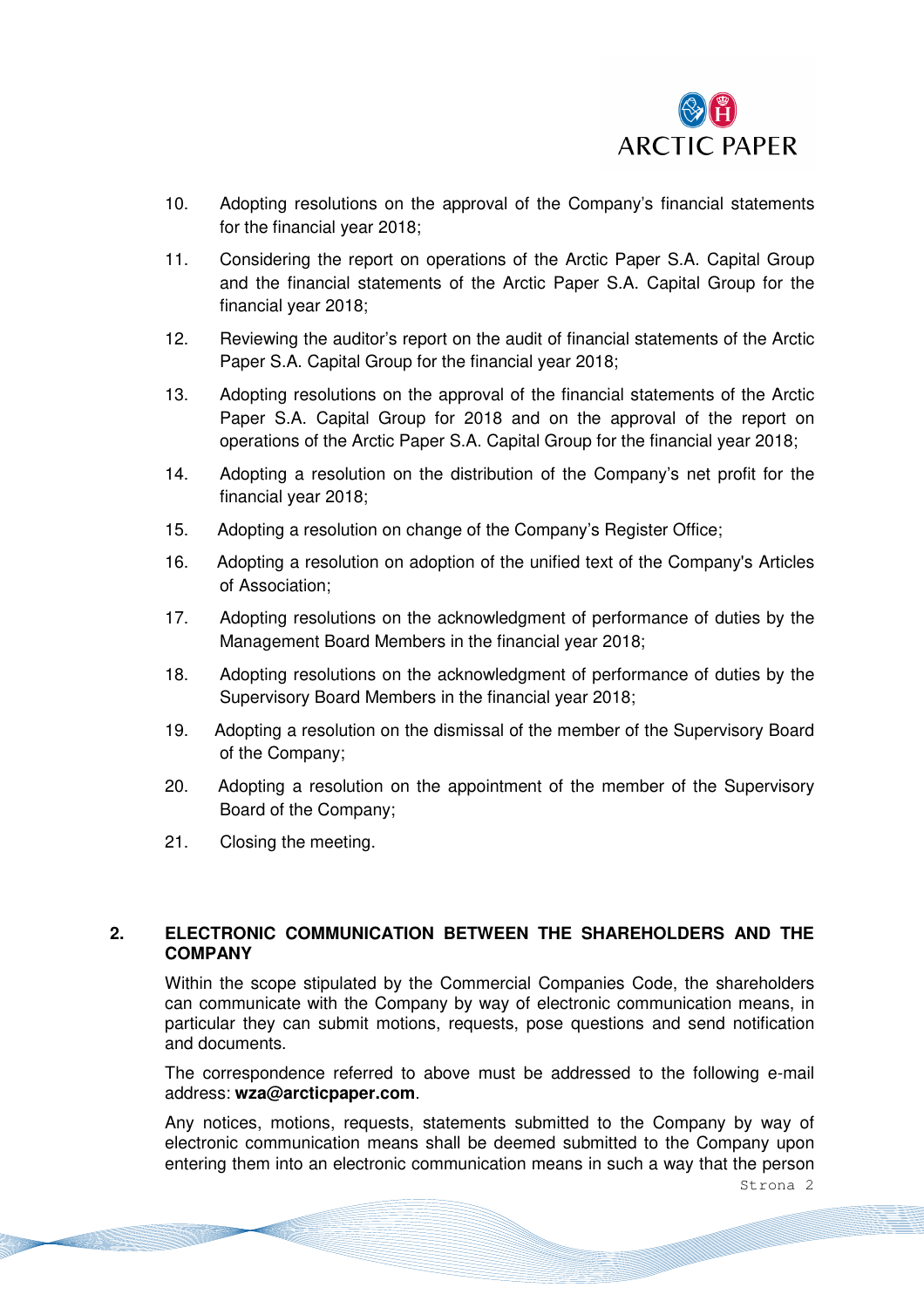

acting on behalf of the Company could familiarize himself with it within the working hours of the Management Board office which are provided on the Company's website or in the announcement on the convening of the Shareholders Meeting.

The Company shall not be liable for:

- (a) the results of the lack of possibility to use the means of electronic communication with the Company,
- (b) the Company's not receiving the correspondence sent by the persons authorized to participate in an electronic form,
- (c) any other effects caused by the shareholder's use of the electronic communication means in the contacts with the Company if the foregoing circumstances have occurred for reasons not attributable to the Company.

Any documents sent to the Company by a shareholder by electronic mail must be scanned in PDF format.

The scans referred to above must be legible and cannot raise doubts as to their nature and veracity of the scanned documents.

If a shareholder provides the Company with documents whose originals are drawn up in another language than Polish, such shareholder is obliged to provide the Company with their sworn translation into Polish.

# **3. THE RIGHT OF A COMPANY SHAREHOLDER TO REQUEST INCLUSION OF SPECIFIC MATTERS IN THE AGENDA OF THE SHAREHOLDERS MEETING**

A shareholder or shareholders of the Company representing at least one twentieth of the share capital of the Company can request inclusion of specific matters in the agenda of the Shareholders Meeting. This request must be reported to the management Board of the Company not later than twenty one days prior to the Shareholders Meeting, i.e. **not later than by May 7, 2019.** 

A request to include specific matters in the agenda of the Shareholders Meeting must contain justification or a draft resolution regarding the proposed item of the agenda. The request can be submitted in writing or in electronic form – pursuant to the rules referred to in item 2 above**.**

A shareholder is obliged to enclose a copy of a deposit certificate referred to in item 6.2 below with the request submitted both in a written and electronic form.

## **4. THE RIGHT OF A SHAREHOLDER TO SUBMIT DRAFT RESOLUTIONS REGARDING MATTERS COVERED BY THE AGENDA OR MATTERS WHICH ARE TO BE INTRODUCED TO THE AGENDA PRIOR TO THE SHAREHOLDERS MEETING**

A shareholder or shareholders of the Company representing at least one twentieth of the share capital of the Company can submit both in a written and electronic form prior to the date of the Shareholders Meeting – pursuant to the rules set forth in item

Strona 3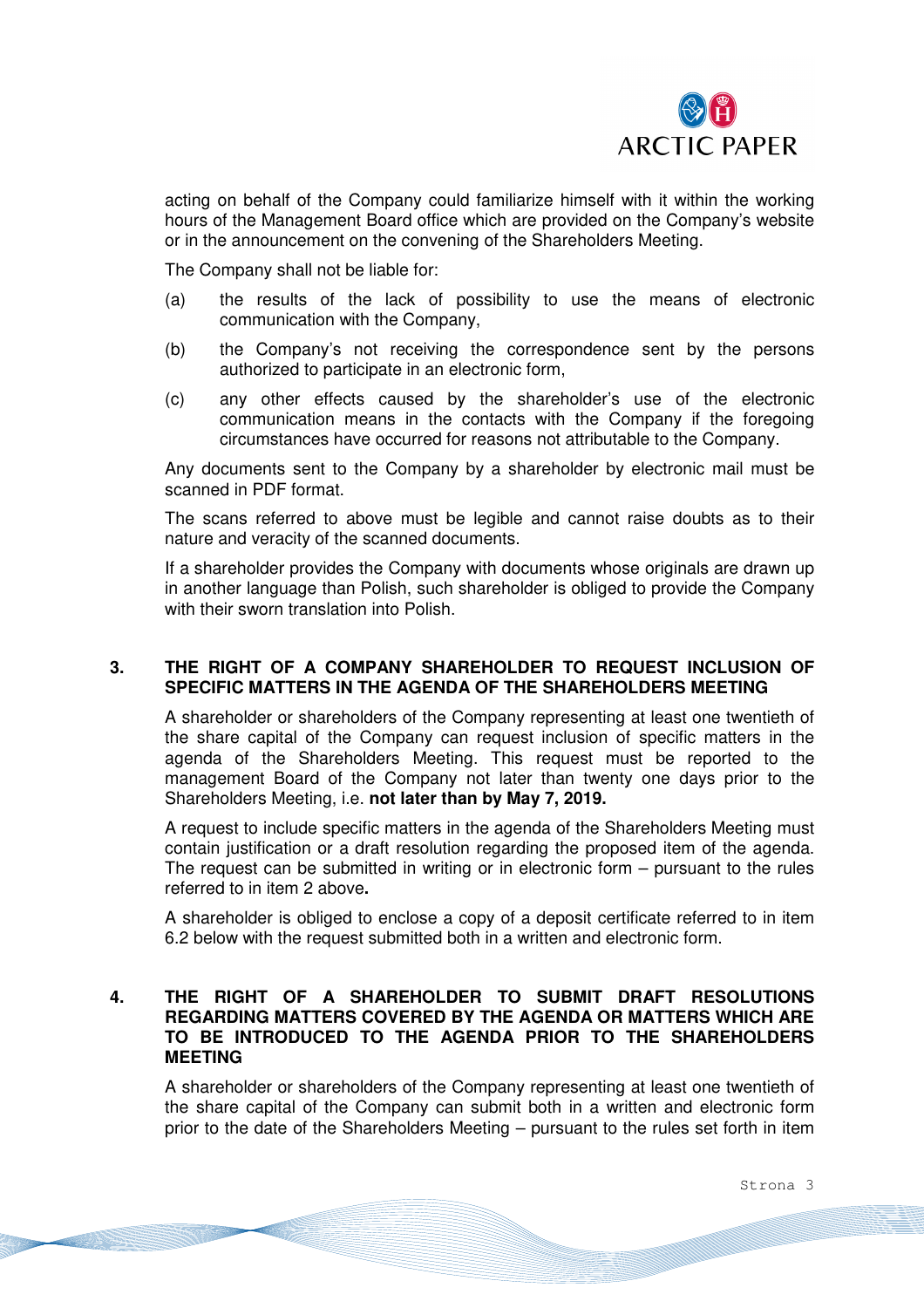

2 above - a draft resolution regarding the matters covered by the agenda or matters to be introduced to the agenda of the Shareholders Meeting.

The documents referred to in item 6.2 below must be attached to the submissions referred to below.

# **5. THE RIGHT OF A SHAREHOLDER TO SUBMIT DRAFT RESOLUTIONS REGARDING MATTERS INTRODUCED TO THE AGENDA DURING THE SHAREHOLDERS MEETING**

Each shareholder of the Company has the right to submit draft resolutions regarding matters included in the approved agenda during the Shareholders Meeting.

# **6. INFORMATION ON THE MANNER OF EXERCISING VOTING RIGHTS BY THE ATTORNEY, INCLUDING IN PARTICULAR ON THE FORMS USED DURING VOTING BY THE ATTORNEY AND THE MANNER OF NOTIFICATION OF THE COMPANY OF APPOINTMENT OF AN ATTORNEY BY WAY OF ELECTRONIC COMMUNICATION MEANS**

A Company shareholder being a natural person can participate in the Shareholders Meeting and exercise voting rights both in person and through an attorney.

A Company shareholder not being a natural person can participate in the Shareholders Meeting and exercise voting rights through a person authorized to make declarations of will on its behalf and through an attorney.

A power of attorney to participate in the Shareholders Meeting and exercise voting rights can be granted in writing or in electronic form.

The forms allowing the exercise of voting rights through an attorney are available from the date of convening the Shareholders Meeting at the Company's website **www.arcticpaper.com** in "Investors" tab. The forms of the powers of attorney were prepared separately for the Company shareholders being natural and separately for legal persons.

#### **6.1 Power of attorney in a written form**

In the event a shareholder has granted a power of attorney in written form, the attorney shall be obliged to submit the following documents upon preparation of the attendance list:

- (a) original power of attorney;
- (b) a copy of an excerpt from the register in which the shareholder is registered or another document confirming authorization of persons acting on behalf of such shareholder; and
- (c) a document allowing identification of the attorney.

If any of the aforementioned documents is prepared in another language than Polish, the attorney must enclose its sworn translation into Polish.

#### **6.2 Notification of the Company of the granting of a power of attorney by way of means of electronic communication**

Strona 4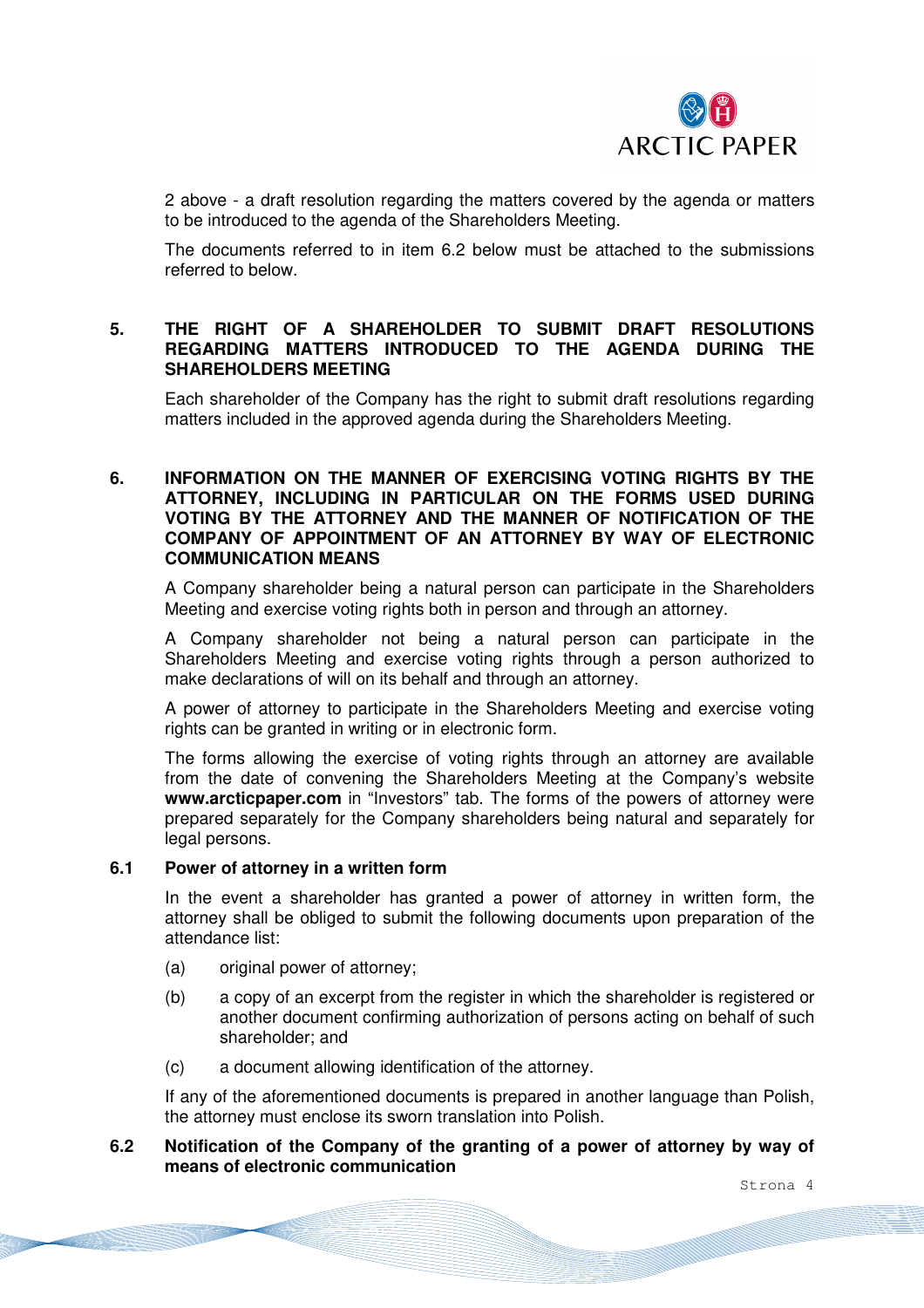

A shareholder shall notify the Company of the granting of a power of attorney in an electronic form in writing or by way of use of a dedicated e-mail address referred to in item 2. In the notification the shareholder shall provide its telephone number and email address, and telephone number and e-mail address of the attorney, through which the Company will be able to communicate with the shareholder or attorney in order to verify the fact of granting the power of attorney.

Along with the notification in an electronic form, the shareholder shall send the following to the Company:

- (a) text of the power of attorney;
- (b) if the shareholder is a natural person scan of an identity card, passport or another official identity document confirming the identity of the shareholder.
- $(c)$  in the case of other shareholders a scan of an excerpt from the register in which it is registered or scan of another document confirming authorization of the persons acting on behalf of such entity,
- (d) if the attorney is a natural person scan of an identity card, passport or another official identity document confirming the identity of the attorney;
- $(e)$  in the case of other attorneys a scan of an excerpt from the register in which it is registered or a scan of another document confirming authorization of the persons acting on behalf of such entity.

In case of any doubts regarding the veracity of the copies of the documents referred to above, the Company reserves the right to request that the attorney submit, upon drafting the attendance list, the following documents:

- (i) in the case of shareholders being natural persons originals or copies, certified by an entity authorized to certify compliance of the copies with the originals, of the documents referred to in item (b) and (d),
- (ii) in the case of other shareholders- originals or copies, certified by an entity authorized to certify compliance of the copies with the originals, of the documents referred to in item (c) and (e).

Notification of the granting or revoking of a power of attorney in an electronic form must be made **by 12:00 noon on the date preceding the Shareholders Meeting, i.e. by May 27, 2019.**

The rules described above apply respectively to the electronic notification of the Company revoking the power of attorney.

# **6.3 Verification of the validity of the power of attorney and identification of the shareholder and attorney**

If the notification referred to in item 6.2 has been made pursuant to the rules stipulated herein regarding the convening of the Shareholders Meeting, the Company shall immediately confirm to the mandatory and attorney that the notification was correctly made.

If the notification referred to in item 6.2 has been made contrary to the rules set forth herein regarding the convening of the Shareholders Meeting, the Company shall immediately notify the notifying party of this fact and shall specify the defects of the

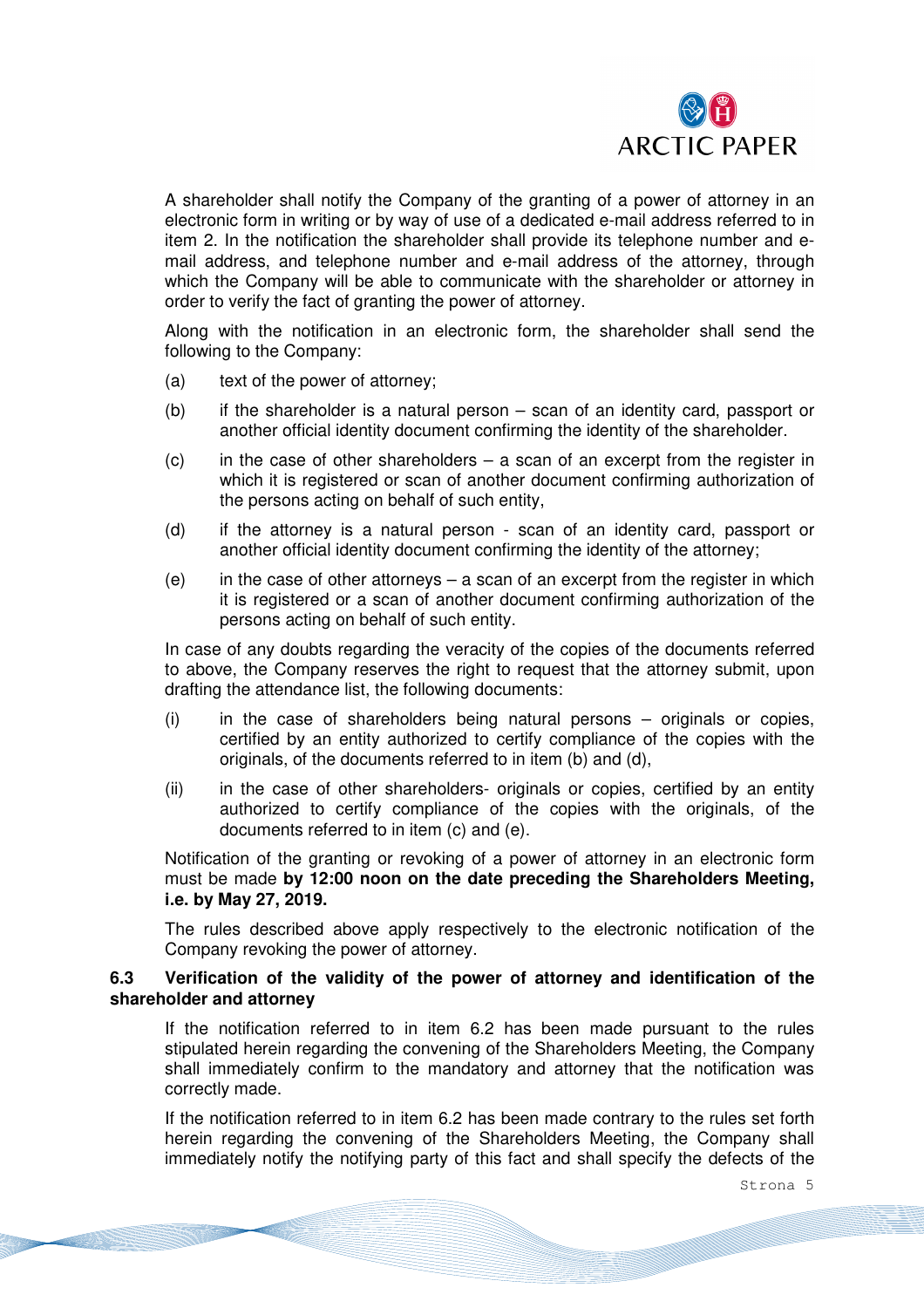

notification. Such defects can constitute grounds for non-admission to participate in the Shareholders Meeting.

The Company has the right to contact by phone, at the number provided by a shareholder or to send a return e-mail in order to verify the fact of granting a power of attorney in an electronic form by the specific shareholder. The Company shall have the right to contact both the shareholder and the attorney.

The Company shall be entitled to take other actions in order to identify the shareholder and attorney for the purpose of verification of the power of attorney granted in an electronic form, provided these actions are proportionate to their purpose.

### **6.4 Power of attorney granted to a member of the Management Board or an employee of the Company**

A Management Board member of an employee of the Company can serve as the shareholders' attorneys at the Shareholders Meeting.

If:

- (a) the Management Board member of the Company;
- (b) the Supervisory Board member of the Company;
- (c) Company's employee or:
- (d) a member of corporate bodies or an employee of a Company's subsidiary,

is a shareholder's attorney at the Shareholders Meeting, the power of attorney can only give entitlement to representation at the Shareholders Meeting.

The attorney is obliged to disclose to the Company shareholder all circumstances confirming the possibility of the occurrence of a conflict of interest. The granting of a further power of attorney is excluded in such circumstances.

In the event of appointment of an attorney referred to above, the Company shareholder is obliged to instruct the attorney on the manner of voting, and the attorney is obliged to vote in line with the instruction provided.

## **6.5 Power of attorney granted to a shareholder of the Company**

A shareholder of the Company has the right, as an attorney of another shareholder, to vote on adoption of resolutions regarding its liability towards the Company on any account, including acknowledgment of performance of duties, release from obligations towards the Company and a dispute between the shareholder and the Company, provided the conditions referred to in item 6.4 above are met.

#### **7. POSSIBILITY AND MANNER OF PARTICIPATION IN THE SHAREHOLDERS MEETING BY WAY OF MEANS OF ELECTRONIC COMMUNICATION**

The Company does not stipulate the possibility to participate in the Shareholders Meeting by way of means of electronic communication.

Strona 6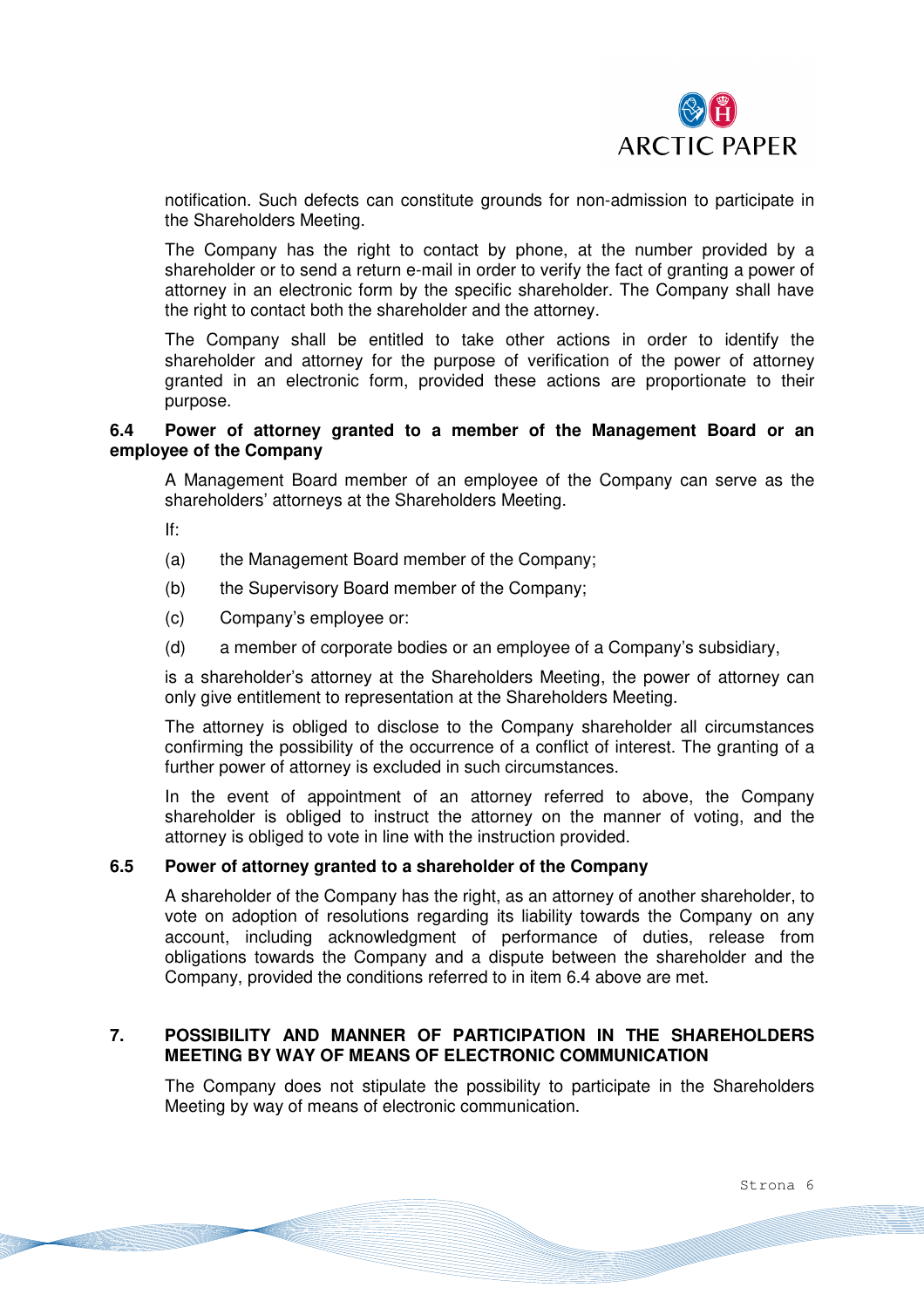

# **8. INFORMATION ON THE MANNER OF SPEAKING DURING THE SHAREHOLDERS MEETING THROUGH THE MEANS OF ELECTRONIC COMMUNICATION**

The Company does not stipulate possibility to speak during the Shareholders Meeting by way of means of electronic communication.

# **9. INFORMATION ON THE MANNER OF EXERCISING VOTING RIGHTS BY WAY OF CORRESPONDENCE OR BY WAY OF MEANS OF ELECTRONIC COMMUNICATION**

The Company does not stipulate the possibility to exercise voting rights by way of correspondence or means of electronic communication.

### **10. DATE OF REGISTRATION OF PARTICIPATION IN THE SHAREHOLDERS MEETING**

Pursuant to art. 406<sup>1</sup> of the Commercial Companies Code, 12 May 2019 shall be the Record Date for the Shareholders Meeting ("**Record Date"**).

# **11. INFORMATION ON THE RIGHT TO PARTICIPATE IN THE SHAREHOLDERS MEETING**

Only the persons who at the Record Date are the Company shareholders shall be entitled to participate in the Shareholders Meeting.

At the request of a person holding rights attached to the dematerialized bearer's shares, such request made not earlier than after the announcement of the convening of the Shareholders Meeting, i.e. not earlier than on **April 29, 2019** and not later than on the first business day after the Record Date, i.e. not later than on **May 13, 2019**, the entity maintaining a securities account shall issue a name certificate on the right to participate in the Shareholders Meeting.

A list of the holders of rights attached to the bearer's shares entitled to participate in the Shareholders Meeting will be established by the Company on the basis of the list prepared by Krajowy Depozyt Papierów Wartościowych S.A. [National Depository of Securities Joint Stock Company] ("**KDPW"**) in accordance with the regulations on the trading in financial instruments.

KDPW shall prepare the list referred to above on the basis of lists delivered not later than 12 days prior to the date of the Shareholders Meeting by the entities holding rights pursuant to the regulations on the trading in financial instruments. The basis for the preparation of the lists delivered to KDPW shall be the issued certificates on the right to participate in the Shareholders Meeting.

#### **11.1 Participation by shareholders whose shares are registered in the Swedish Central Securities Depository system maintained by Euroclear Sweden AB**

Shareholders whose shares are registered with the Swedish Central Securities Depository system maintained by Euroclear Sweden AB, and who wish to participate

Strona 7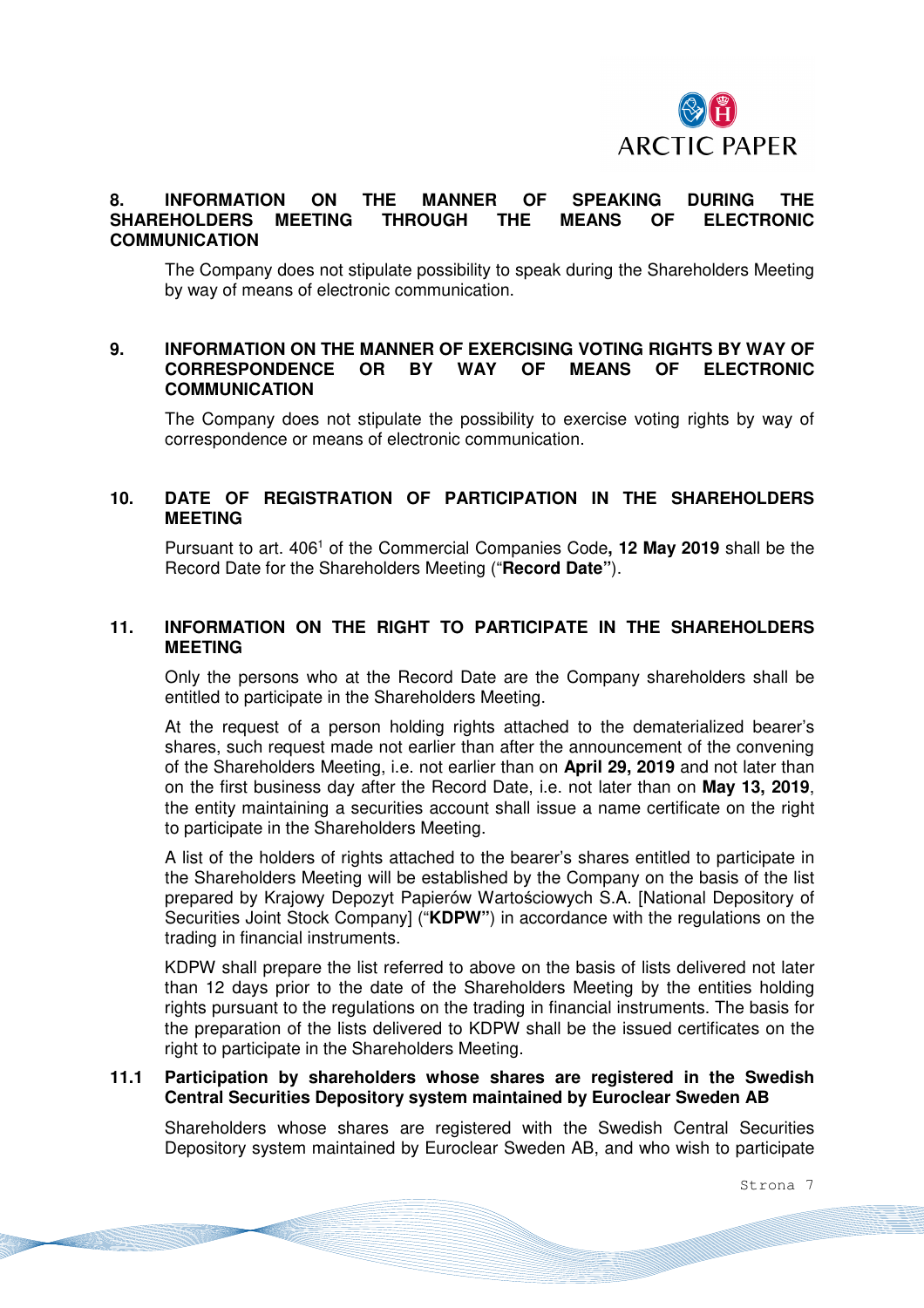

in the Shareholders Meeting, must be recorded in the register of shareholders maintained by Euroclear Sweden AB on the **Record Date, 12 May 2019.** Shareholders who intend to participate in the Shareholders Meeting are kindly asked to voluntarily notify the Company by e-mail to wza@arcticpaper.com no later than **21 May 2019**, including information on the name, address and telephone number of the shareholder, the number of shares held, and information on any proxies.

Shareholders whose shares are registered with the Swedish Central Securities Depository system maintained by Euroclear Sweden AB in the name of a nominee through the trust department of a bank or similar institution must, in order to be entitled to participate in the Shareholders Meeting, request that their shares are reregistered in their own names in the register of shareholders maintained by Euroclear Sweden AB. Such registration must be effected on **12 May 2019** at latest. Such shareholders should instruct their nominees accordingly well in advance of this date.

Additional information for shareholders, whose shares are registered in the Swedish Central Securities Depository system maintained by Euroclear Sweden AB, is available on the Company's website www.arcticpaper.com in the "Investors" tab.

# **12. LIST OF SHAREHOLDERS**

Pursuant to art. 407 § 1 of the Commercial Companies Code, the list of shareholders authorized to participate in the Shareholders Meeting will be made available at the offices of the Management Board of the Company, business three days prior to the date of the Shareholders Meeting, namely from **23 May, 2019.** 

The list of shareholders, referred to above, will be prepared based on the list prepared and made available to the Company by the KDPW pursuant to art.  $406^3$  § 7 and § 8 of the Commercial Companies Code and from the Swedish Central Securities Depository system maintained by Euroclear Sweden AB

A shareholder in the Company can request that the list of shareholders authorized to participate in the Shareholders Meeting be sent to it free of charge by electronic mail and must provide its own e-mail address to which the list should be sent. This request must be sent to the Company to the address specified in item 2 hereof.

Pursuant to art. 407 § 2 of the Commercial Companies Code, a shareholder in the Company can request copies of the motions in matters covered by the agenda within one week before the date of the Shareholders Meeting.

# **13. ACCESS TO DOCUMENTATION**

The full text of documentation to be presented during the Shareholders Meeting, along with draft resolutions (and if adoption of a resolution is not stipulated in a specific matter – notes of the Management Board) will be published on the Company's website - www.arcticpaper.com in the "Investors" tab, from the date of the Shareholders Meeting, pursuant to art.  $402<sup>3</sup>$  § 1 of the Commercial Companies Code.